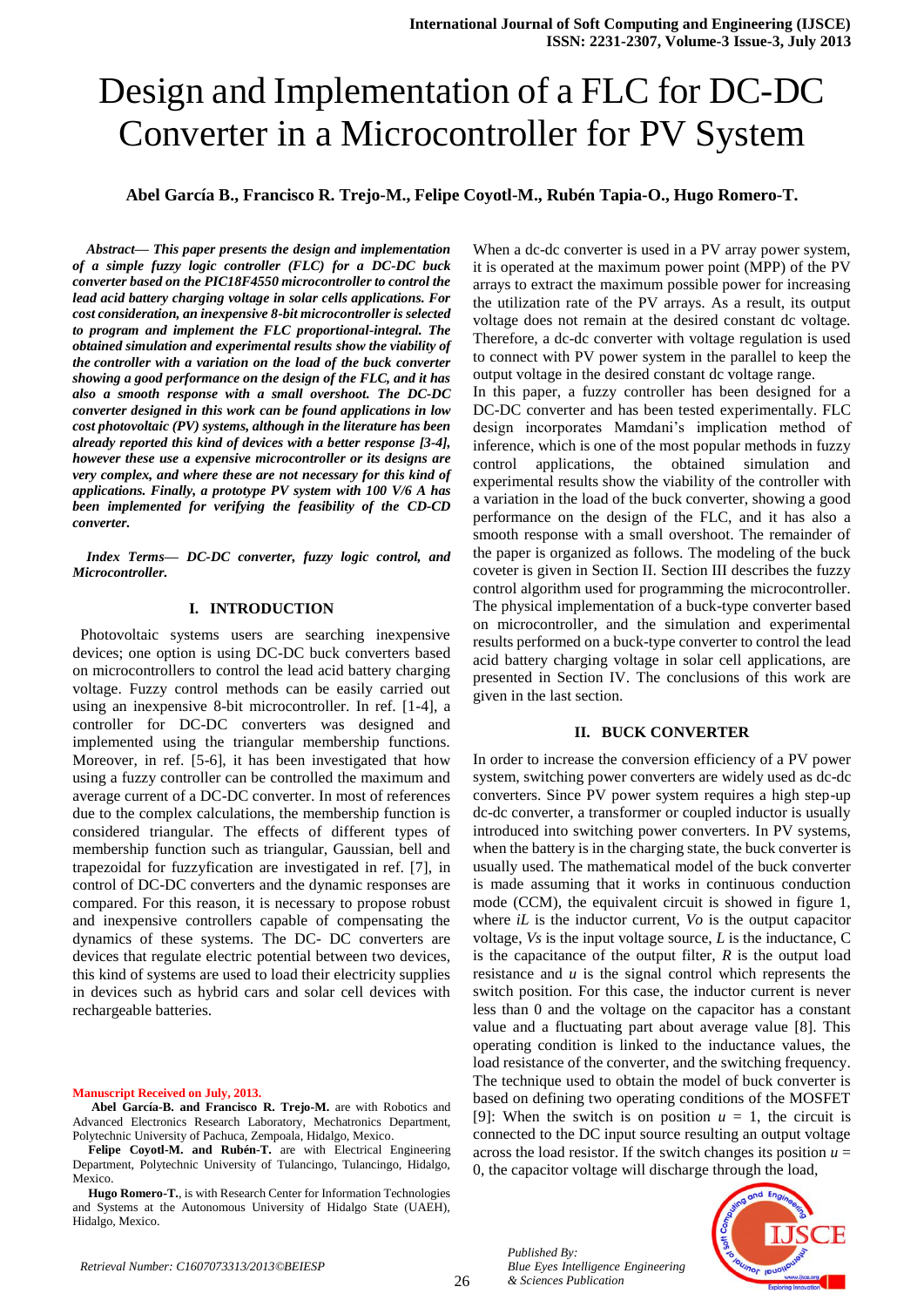see figure 1. By controlling the switch position in the buck converter, one can obtain the desired output.



**Fig. 1. The schematic of buck converter controllers**

The generalized state-space averaging model of uncontrolled buck converter under the continuous conduction mode for zero-order approximation (set  $k = 0$  in (1)) is given by

$$
\frac{di_L}{dt} = -\frac{V_0}{L} + \frac{V_{in}}{L}u\tag{1}
$$

$$
\frac{dV_0}{dt} = -\frac{V_0}{RC} + \frac{iL}{C}
$$
 (2)

where the equation (1) is when  $u = 1$  and the equation (2) is when  $u = 0$ . More details on how to derive the generalized state-space averaging model in (1) and (2) can be found in [9-11].

#### **III. FUZZY LOGIC CONTROL DESIGN**

Through a FLC, an expert might be able to control a process based on his knowledge and observation of it, even without any mathematical model. The FLC has the following components: The fuzzification: converts the real input values to fuzzy values to be interpreted by the inference mechanism. The rule-base (*a set of if-then*: which contains the fuzzy values by means of a linguistic description of the expert to achieve good control. Inference mechanism: emulates the expert's decision making in the interpretation and application of knowledge about the best way to control the plant. Finally, the defuzzification: takes the values of the inference mechanism and converts them into actual output values. To carry out FLC design it is necessary to define the following inputs of FLC; the first input is the error  $(e(k))$  given by the equation (3), where  $Vo(k)$  is the sampled output voltage of the buck converter through the analog to digital converter (ADC) in microcontroller and  $V_{ref}$  is the voltage reference. The second input  $(ce(k))$  is given by the equation (4) where  $e(k)$  is the error at the  $k_{th}$  sampling and  $e(k-1)$  is the error at the previous  $k_{th}$  sampling.

$$
e(K) = V_{ref} - V_0(K) \tag{3}
$$

$$
ce(K) = e(K) - e(K - 1) \tag{4}
$$

Inputs are multiplied by gains *g<sup>0</sup>* and *g1*, respectively, and then they are evaluated in the fuzzy controller. The FLC output is the change in the duty cycle *∆d (k),* which is given by the equation (5)*,* and it is scaled by the gain *h*.

$$
d(k) = d(k-1) + h\Delta d(k)T_s \tag{5}
$$

The gains in the controller inputs and output are from -1 to 1, because they are normalized, it facilitates the controller

tuning. The method to calculate PMW duty cycle is through FLC output in the  $k_{\text{th}}$  sampling ( $\Delta d$  (*k*)) and adding to the duty cycle at the previous  $k_{th}$  sampling  $(d(k-1))$ , this method represents discrete time integration in the FLC output. The integration at the FLC output increases the system type and reduces the steady-state error, smoothing the control signal. If the range of integrator is limited, the windup effect is avoided. So it becomes an incremental fuzzy controller [12]. The incremental design approach provides an alternative for genetic fuzzy system in cases where the complexity of the control problem does not allow the evolutionary algorithm to adapt the entire fuzzy knowledge in one step. The diagram of the incremental fuzzy controller is showed in figure 2.

#### **A. Fuzzification.**

The fuzzification converts the numeric input into a linguistic variable by means of fuzzy sets that are defined into the universe of discourse, taking the next linguistic values: Negative Big (NB), Negative Small (NS), Zero (Z), Positive



**Fig. 2. Schematic diagram of fuzzy logic controller with gains and one integrator in the output**

Small (PS) and Positive Big (PB) for *e* and *ce*, the membership functions are showed in figure 3.



**Fig. 3. Triangular type membership functions for** *e* **and** *ce* The fuzzy logic controller uses trapezoidal membership functions in the extremes in order to eliminate discrepancies, and it also uses triangular membership functions at the center, normalized from -1 to 1 for both cases.

#### **B. Rule Base**

*Published By:*

*& Sciences Publication* 

*Blue Eyes Intelligence Engineering* 

The rule base is defined by the relations between the inputs and output with rules of type *IF-THEN*. In our case, the designed controller has 5 fuzzy sets for each linguistic variable, which generates 25 rules that can be expressed as a Mamdani linguistic fuzzy model, like in the equation (6)

if *e* is 
$$
A_{i1}
$$
 and ce is  $A_{i2}$ , Then  $\Delta d_i$  is  $B_i$  (6)

where *e* and *ce* are the input linguistic variables, *Δi* is the output linguistic variable,  $A_{i1}$  and  $A_{i2}$  are the values for each input linguistic variables on the universe of discourse and *B* is the value in output in the universe of discourse.



 $\mathbb{R}^2$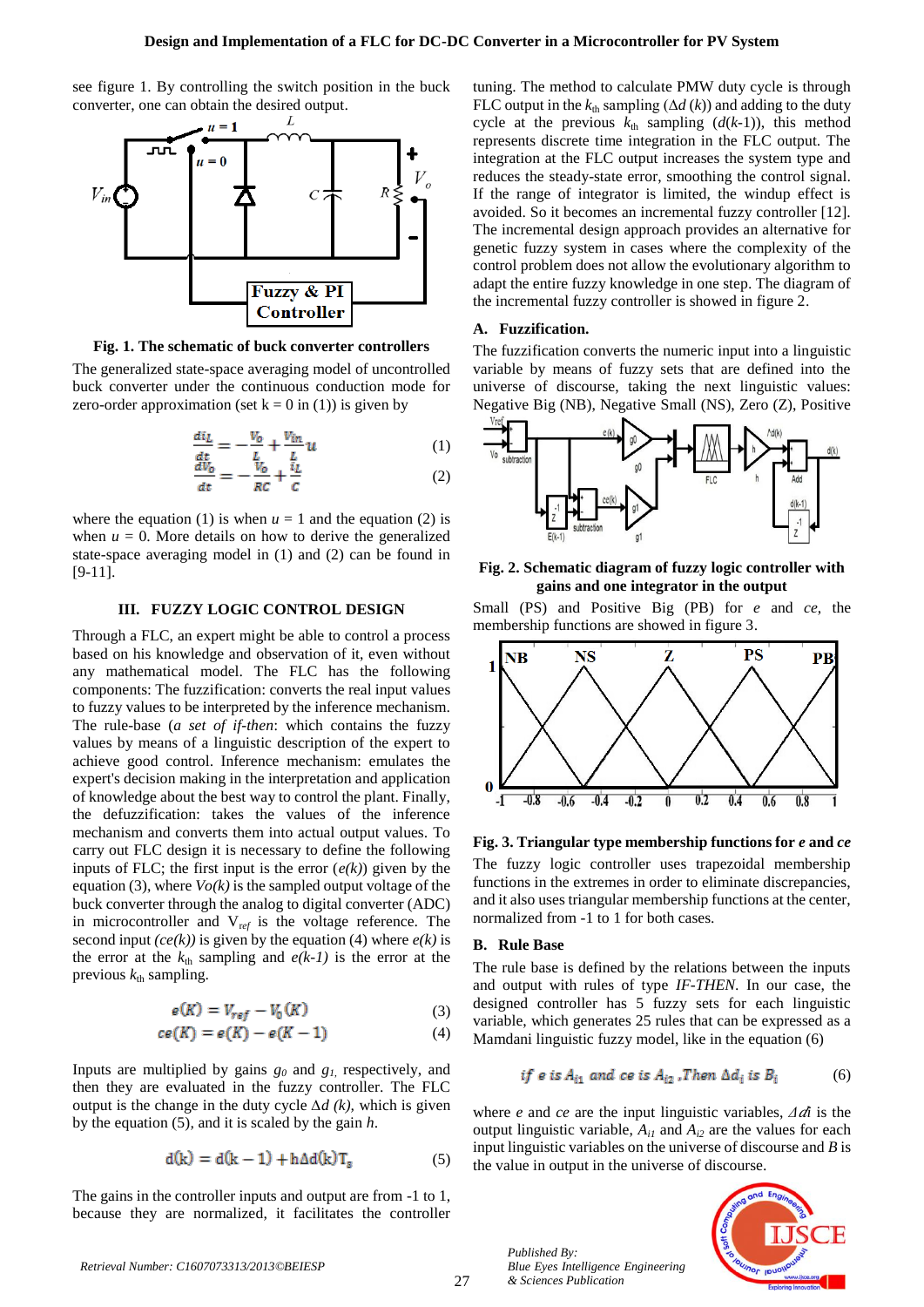The rules are based by heuristic knowledge in the behavior of the DC-DC converter, which when the voltage is less than the reference, it is necessary increase the duty cycle, and when the voltage is higher than the reference the duty cycle is reduced. In addition, by considering the differential component, the speed at which the error is approaching to the reference can be described. The rule base is showed in the Table 1.

#### **C. Inference Mechanism**

The inference mechanism of Mamdani controller is based on generalized modus ponens through cartesian intersection of membership grades *e* and *ce* (*ue* and *uce*) and applying the Mamdani's min fuzzy implication where the result of inference mechanism is *w*i, and *c*i is taken from the rule base, like in the equation (7). Some controlling rules considered in this paper are shown in Table 1.

$$
w_i = min\{ue(i), uce(j)\} * c_i \tag{7}
$$

**TABLE I. CONTROL RULES**

| ce |    |        |           |          |           |     |
|----|----|--------|-----------|----------|-----------|-----|
|    |    | NB     | <b>NS</b> | Z        | <b>PS</b> | PB  |
|    | NB | $-1$   | $-1$      | $-1$     | $-0.5$    |     |
| e  | NS | $-1$   | $-1$      | $-0.5$   | 0         | 0.5 |
|    | Z  | $-1$   | $-0.5$    | $\Omega$ | 0.5       |     |
|    | PS | $-0.5$ | 0         | 0.5      |           |     |
|    | PB |        | 0.5       |          |           |     |

An increasing in tracker efficiency is obtained with five membership FLC tracker, where the tracker efficiency is improved and reach 97%, however it can be better using a seven membership FLC [1].

#### **D. Defuzzification**

In the defuzzification operation a logical sum of the inference result from each of the four rules is performed. In this study means of Mamdani's method is implemented. The defuzzification converts the conclusions of the inference mechanism into actual inputs for the process. Which can be developed by the center of gravity method for Mamdani type showed in the equation  $(8)$ , where  $b_i$  is the center of the membership function and ∫u(i) denotes the area under the membership function  $u(i)$ , and it is calculated using the equation (9), with *w* as the width of the base of the membership function and the height H.

$$
\Delta d(k) = \frac{\sum b_i J u(i)}{\sum f u(i)}
$$
(8)  

$$
\int u(i) = w \left( H - \left( \frac{H^2}{2} \right) \right)
$$
(9)

One can see the control surface in figure 4. This displays the output for each one of the possible inputs of *e* and *ce* in the FLC.



#### **Fig. 4. Fuzzy levels for output signal versus** *e* **and** *ce* **for triangular type membership function**

For this propose, the duty cycle value is obtained using MATLAB software for different values of error and change of errors. The results are used by the microcontroller, which sets the output value from the table values and errors and change in errors. The fuzzy leves for output signal versus different error values and change in error and for diverse types of membership function has been shown in figure 4.

#### **IV. RESULTS AND DISCUSSION**

The fuzzy controller designed in previous parts is implemented on a BUCK converter. For this purpose, an 8-bit PIC18F4550 microcontroller has been used. According to Fig.1, the available values in Table 1 are used as duty cycles for each error and change in error. The buck converter was built using a MOSFET IRF3710, a diode MBR2060, an inductor with 32 *u*H, a capacitor value of 1000 *u*F and a load resistor of 22  $\Omega$  in the output. The input voltage and the reference are 10 V and 2 V, respectively. The mathematical model was simulated using SimPowerSystems - Simulink in MathLab and the FLC was also designed using the Fuzzy toolbox and Simulink-Fuzzy logic toolbox. In the Figure 5, one can see the general diagram of the buck converter with the FLC in closed loop, and the physical implementation of the buck converter with the FLC programmed on the microcontroller, is showed in Figure 6.



**Fig.5. FLC in close loop for buck converter**



*Published By:*

*& Sciences Publication* 

*Blue Eyes Intelligence Engineering*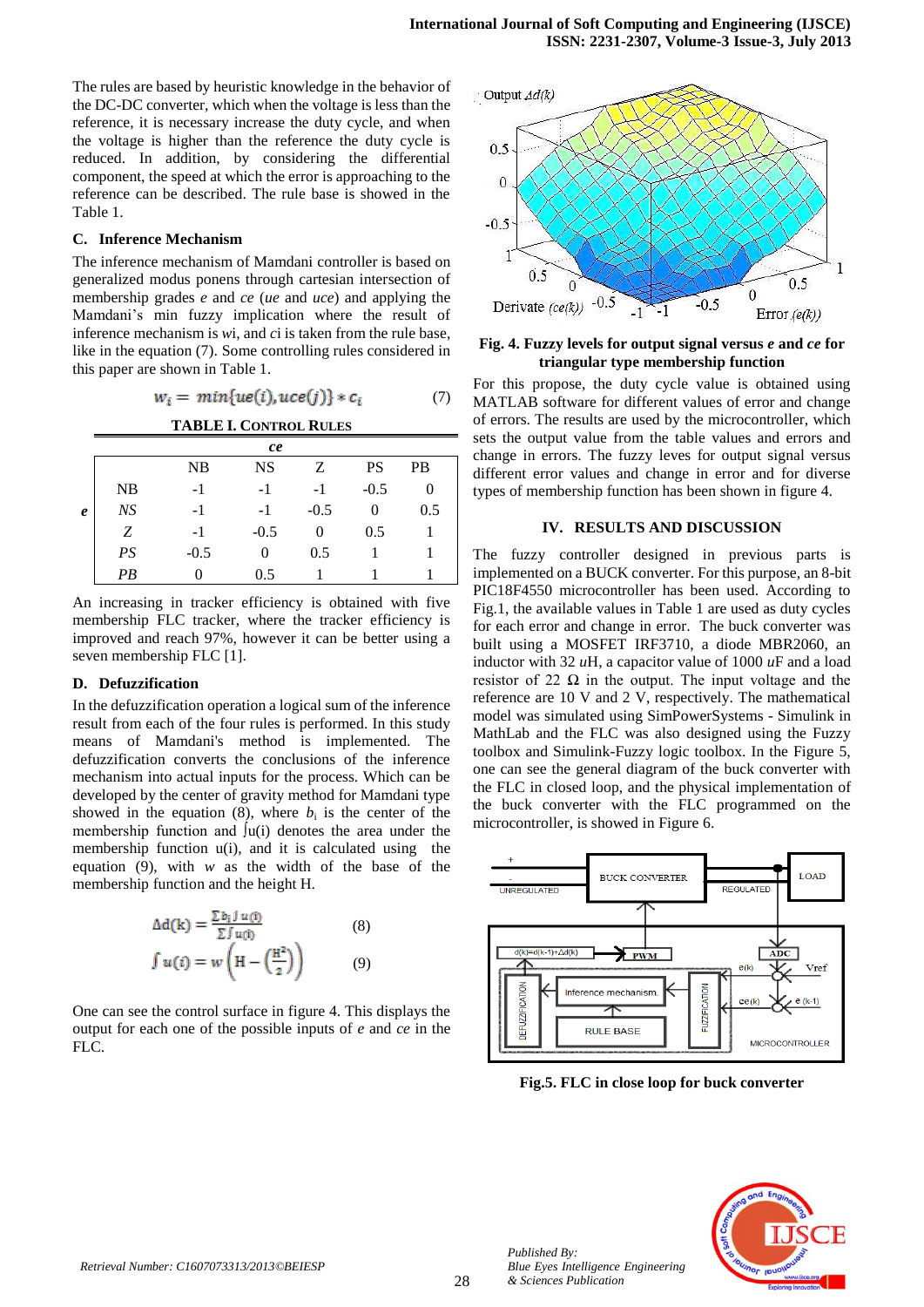

**Fig. 6. Physical implementation of buck converter with microcontroller**

To verity the effectiveness of the simulation model, an experimental set up is developed, see Figure 6. The buck-boost circuit with MOSFET as a switching component is developed. The fuzzy logic controller to generate duty cycle of PWM signal is programmed. The simulation and experimental results show that the output voltage of the buck-boost converter can be controlled according to the value of duty cycle. The experimental results are concurrent with simulation model. The Fig. 7 shows the output voltage startup transient of the buck converter, with the previously mentioned values. The setting time is about 30 ms, one can see the experimental results are in agreement with the simulations. This value is adequate to battery charging voltage in solar cells applications.



**Fig. 7. Output voltage startup transient of the buck converter with a reference voltage, Vref = 2 V. (a) Simulation and (b) Experimental result.**

In the Fig.8, the buck converter is subjected to a change in the load resistor, from 22 Ω to 220 Ω. The startup transient takes approximately 25 ms.



**Fig. 8. Output voltage startup transient of the buck converter subjected to a change in load resistor (22 Ω to 220 Ω). (a) Simulation and (b) Experimental result.**

The figure 9 shows measured charging voltage  $V_B$  and current  $I_{BC}$  waveforms of the battery, illustrating that the charging current  $I_{BC}$  uses the pulse current charging method and its charging current  $I_{BC}$  is under the repeat period 20 µs, duty ratio of 0.5 and charging current of 6 A.



**waveforms of battery under the repeat period of 20 µs.**

# **V. CONCLUSIONS**

The design and implementation a fuzzy logic controller for a DC-DC buck converter based on the PIC18F4550 microcontroller to control the battery charging voltage in solar cells applications was carried out successfully. For cost consideration, an inexpensive 8-bit microcontroller was selected to program and implement the FLC proportional-integral, it provides inexpensive photovoltaic systems. The fuzzy controller is able to stabilize at a reference voltage in a time of 30 ms, approximately. If the buck converter is subjected to a change in the load resistor, the fuzzy controller takes approximately 25 ms to stabilize the system.